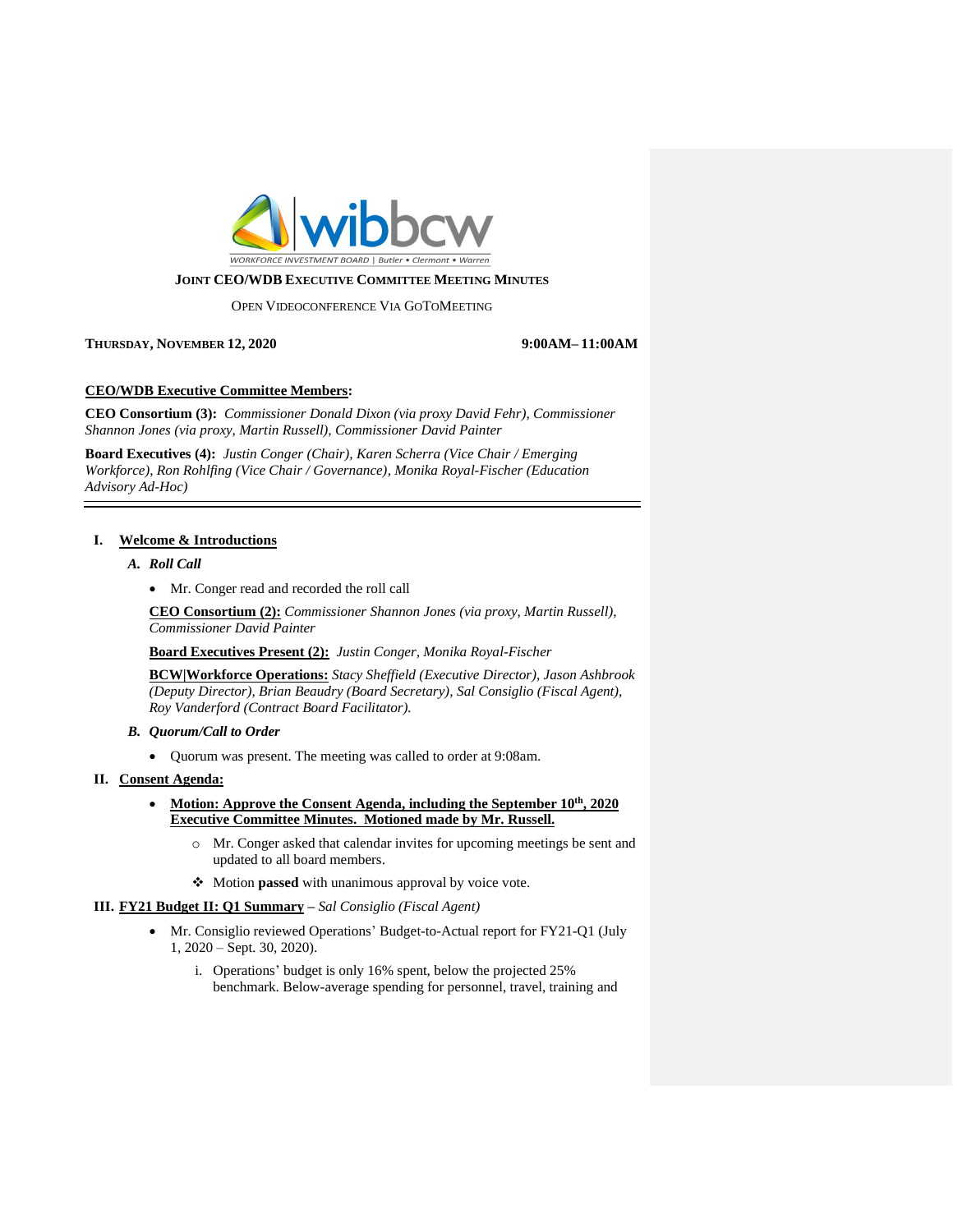

### OPEN VIDEOCONFERENCE VIA GOTOMEETING

### **THURSDAY, NOVEMBER 12, 2020 9:00AM– 11:00AM**

programs were cited as key reasons. Mr. Conger sought clarity about how much Awareness & Engagement (TMAC) had been billed. Mr. Consiglio stated that A&E's total annual contract is \$95,000, invoiced monthly since March 2020, and that the contract is up-to-date.

- ii. Operations' *COVID-19 Business Team and Outreach Expansion* contract is only 33% obligated and 12% spent, as the system's BEST Intermediary position remains unapproved by the Executive Committee.
- Mr. Consiglio reviewed the status of Career Service funds for PY18|FY19, which liquidated (expired) in September 2020.
	- i. 100% of those allocated funds were expended (spent) by the OMJ Career Service Providers.
- Mr. Consiglio reviewed the status of Career Service funds for PY19|FY20, which expire in September 2021.
	- i. Adult Program funds are only 69% committed (obligated) and 47% spent.
	- ii. Dislocated Worker Program funds are only 56% obligated and 44% spent.
	- iii. He highlighted that the expenditure of funds by OMJ Career Service Providers falls short of policy, requiring that at least 80% of these funds be obligated by the end of June 2020, 100% obligated by December 2020, and 100% spent by March 31, 2021.
- Mr. Consiglio reviewed the status of Career Service funds for PY20|FY21, which expire in September of 2022.
	- i. EasterSeals has started expending Youth (CCMEP) funds.
	- ii. The workforce area received a COVID-19 Emergency Response National Dislocated Worker Employment Recovery (ER\_NDWG) Grant for \$292,992, with 10% for Administration. Ms. Sheffield clarified that the funds are like other Dislocated Worker grants, but 166 individuals affected by the COVID crisis must be specifically served through the grant. These funds can be spent immediately.
- For State Special Grants:
	- i. Only 26% of the State's "Opioid #2" granted funds were expended (spent), with \$610,000 of unspent funds returned to the State.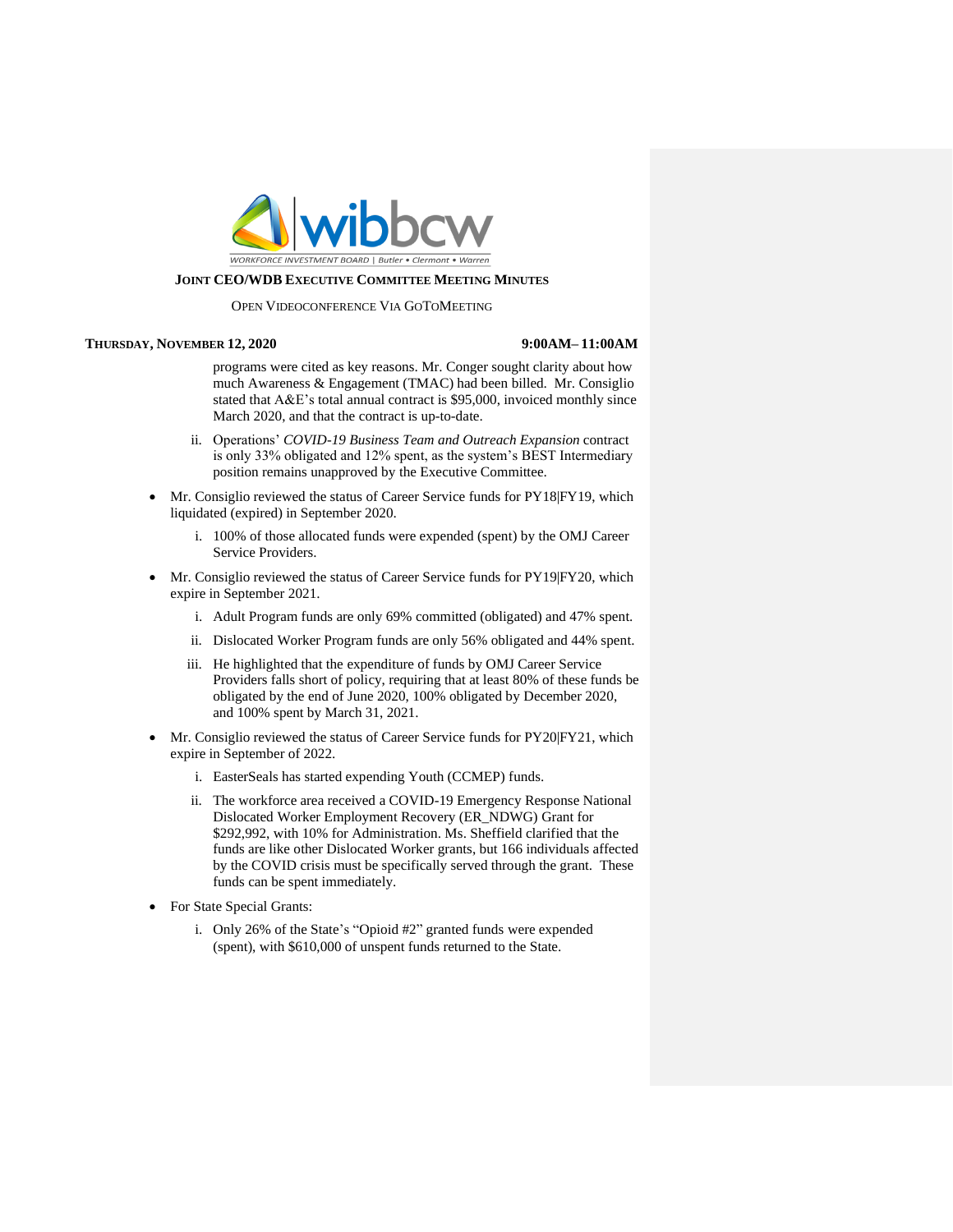

### OPEN VIDEOCONFERENCE VIA GOTOMEETING

## **THURSDAY, NOVEMBER 12, 2020 9:00AM– 11:00AM**

- ii. The State's "Opioid #3" granted funds are 99% spent, but this was after the State had previously de-obligated funds twice, since those funds were not being spent by the OMJ Career Advisors.
- A Performance Improvement Plan (PIP) is being developed to address the underspent funds, which will be presented at the Dec. 10, 2020 Board Meeting. Ms. Sheffield expects the PIP to show how OMJs will convert general (universal) OMJ visitors into Career Service participants. Mr. Russell added that converting OMJ visitors to WIOA customers and expending resources has been a recurring issue, which predates Ms. Sheffield's tenure.

# **IV. Presentation - Critical Workforce Challenges and Proposed Solutions** - *Jason Ashbrook, BCW|Workforce Deputy Director*

- Mr. Ashbrook reviewed current PY20-Q1 volume and performance data, with a specific comparison to last year's pre-COVID data.
- Mr. Ashbrook suggested that high job posting volume but fewer hiring events appear to be COVID-related, along with a continuing challenge to get outcome data from hiring events, when they occur.
- Mr. Ashbrook suggested solutions, including imposing enrollment targets, the OMJ performance improvement plan, identifying innovative solutions to meet employer needs, modernizing the delivery of resources, and addressing BCW|Workforce and the OMJ System Operator's staff needs. Mr. Ashbrook presented a detailed breakdown for the approved Budget's proposed staff, including justifications, KPIs and ongoing sustainability.

# **\*Commissioner Painter exited the meeting at 10:00\***

# **V. Discussion**

# **A. Acquire BCW|Workforce Operations Staff**

• Ms. Sheffield highlighted how the specific job and performance requirements are divided amongst the proposed positions, with the specific request that the Executive Assistant and BEST Intermediary positions be approved.

**Commented [SS1]:** This deferred an Action Item to Appoint a Board Member

**Commented [SS2]:** This action was discussed, but was it a Motion or General Discussion? Action on Firewall was also deferred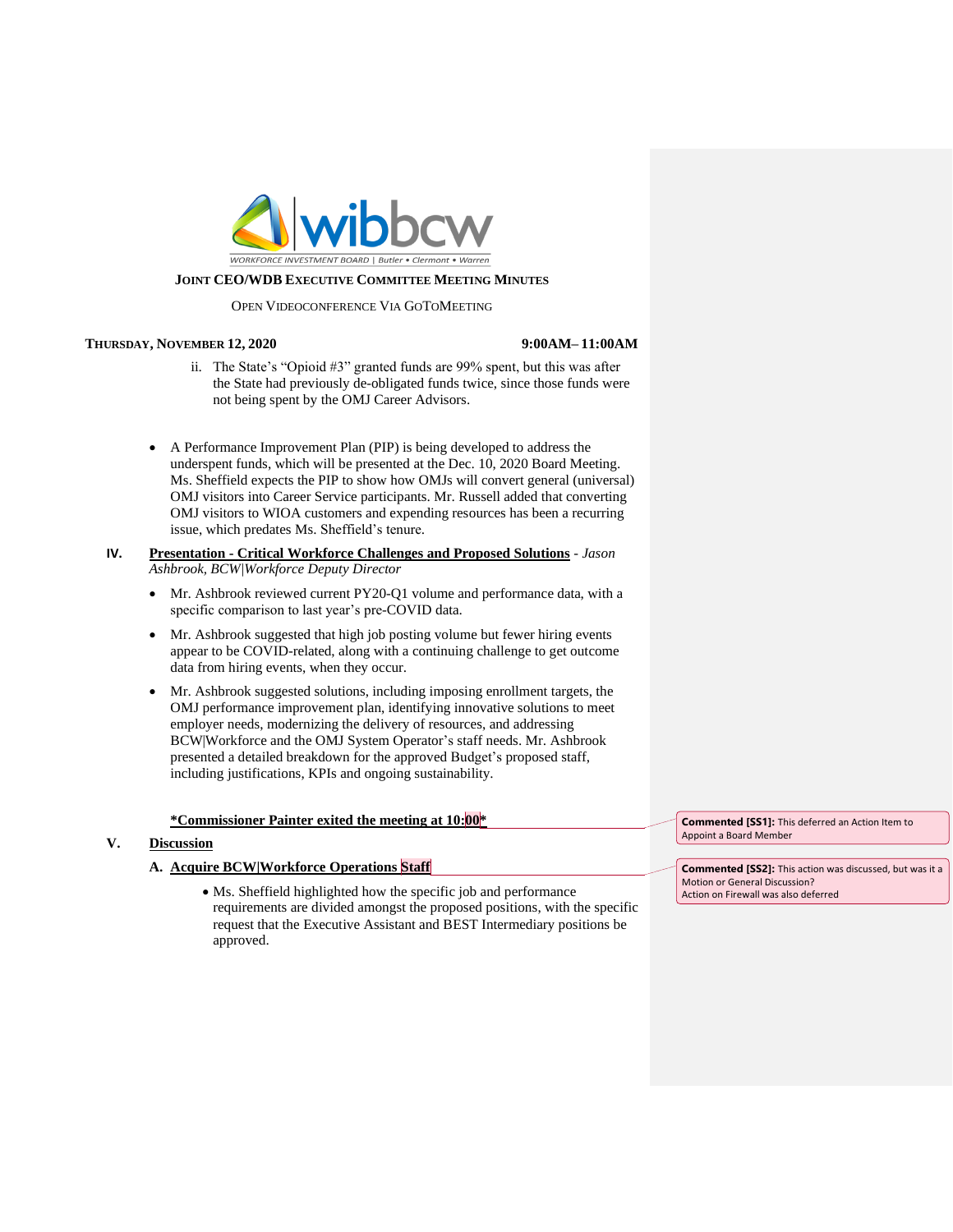

### OPEN VIDEOCONFERENCE VIA GOTOMEETING

### **THURSDAY, NOVEMBER 12, 2020 9:00AM– 11:00AM**

- Mr. Conger sought clarity about how the positions will operate both within and outside of HQ. Ms. Sheffield specified how, for Operations, a combination if in-office and telecommuting is possible.
- Mr. Russell expressed his support for hiring the Executive Assistant and BEST Intermediary, once the Committee has clarity about how these positions would be housed. Mr. Conger suggested that a concise report be crafted and disseminated to the Executive Committee, addressing this question. A motion can then be made and voted on, electronically, authorizing staff to proceed with hiring additional staff.

## **VI. Good of the Order**

- Ms. Sheffield announced that two OnBoard training dates are scheduled for Board members. The first is a 1-year anniversary review and Q&A for users who have used the software since June 2019. The second is an overview of all OnBoard features and services, for both newer and long-term users.
- Mr. Conger that staff resolve any outstanding Board Certification application issues with the CEOs.
- Committee members requested a written summary from our WIOA legal consultant about the terminated Awareness & Engagement (outreach) contract with TMAC. Ms. Sheffield will act on the request, commenting that steps to terminate the contract was done in consultation with the WIOA legal consultant, policy consultant, and fiscal agent, to ensure a smooth transition to a local entity.
- Mr. Conger asked how much money total has been expended on the current outreach contract, to which Mr. Consiglio answered about \$50,000. Mr. Conger asked what work product the Board has received, to which Ms. Sheffield answered that a new website has been constructed, E-blast language, and a COVID banner page. Ms. Sheffield added that the Board controls the host and domain name for the website.
- Mr. Conger concluded by requesting that get a clear understanding of future contract scope of services and deliverables, with dates and how approvals are given to the new consultant to avoid another cancellation.

## **VII.Adjourn**

❖ **Motion: Adjourn the November 12th, 2020 regular meeting of the Executive Committee at 10:53AM. Motion made by Ms. Royal-Fischer**